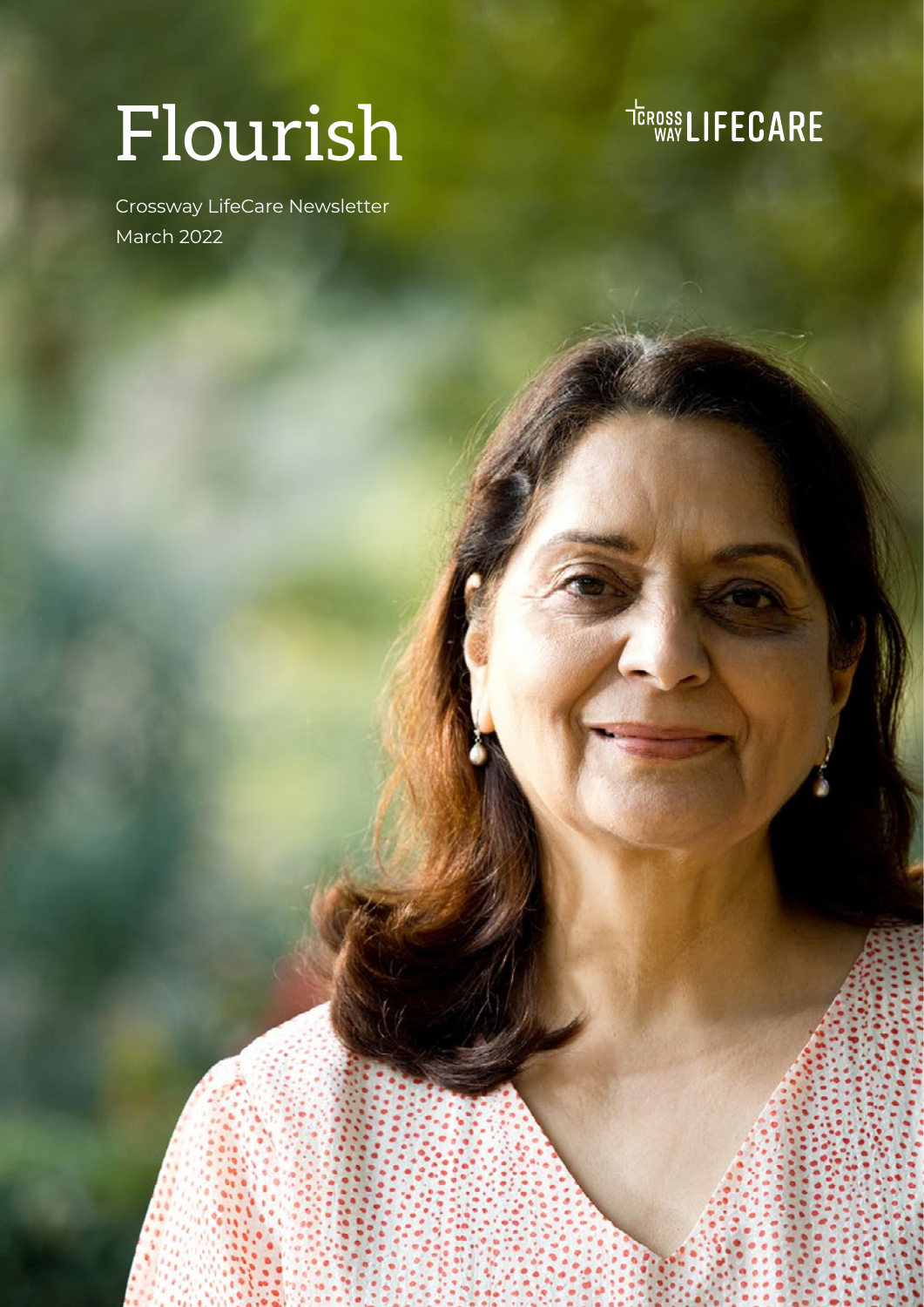# A Word from Our CEO



**Matt Jones** CEO Crossway LifeCare

It's an incredible privilege to have stepped into the CEO role at Crossway LifeCare at the beginning of this year. I first started working at LifeCare back around Easter 2019 with the responsibility of building community opportunities that primarily support and empower people already engaging in our LifeCare services. I have a background in pastoral ministry and have a deep passion to see people transformed through engaging in community. I believe God has called me to be in this role at this time. I am learning the ropes quickly and am looking forward to supporting our wonderful staff and helping to strategically navigate LifeCare into the future. I'm also grateful to Fiona Hall for her brilliant leadership over the previous season.

As we welcome in the year 2022, there's a powerful sense of hope at what God has in store for us as we tentatively step into a more open world again.

Our counselling team is working at capacity, while COACH Mentoring and Financial Care are gearing up to recruit more mentors and rebuild volunteer teams. Our Family Violence Programs have started back, with weekly sessions face to face. We are ready to meet clients and participants in person whenever possible and are recognising the blessing of being able to easily offer telehealth and online options.

Our Community Pantry continues to flourish and has helped us to develop a more integrated and holistic service across LifeCare. We have some great stories showing how participants are engaging across community activities and professional services. In particular those who access the Community Pantry or join the Community Pantry Team are utilising our other services.

We are excited to begin expanding LifeCare beyond Burwood East as we continue to explore opportunities with Crossway's South East Campus.

We are really grateful for all of our partners who continue to encourage us, work alongside us and resource us at this time. Your support has enabled LifeCare to thrive and grow amid these challenging and compelling times.

While the need remains huge, we are grateful at LifeCare to be making a positive impact in bringing healing and new strength to people's lives. This newsletter offers just a snapshot of all that is happening at LifeCare. We thank you again for your incredible support to help make it happen.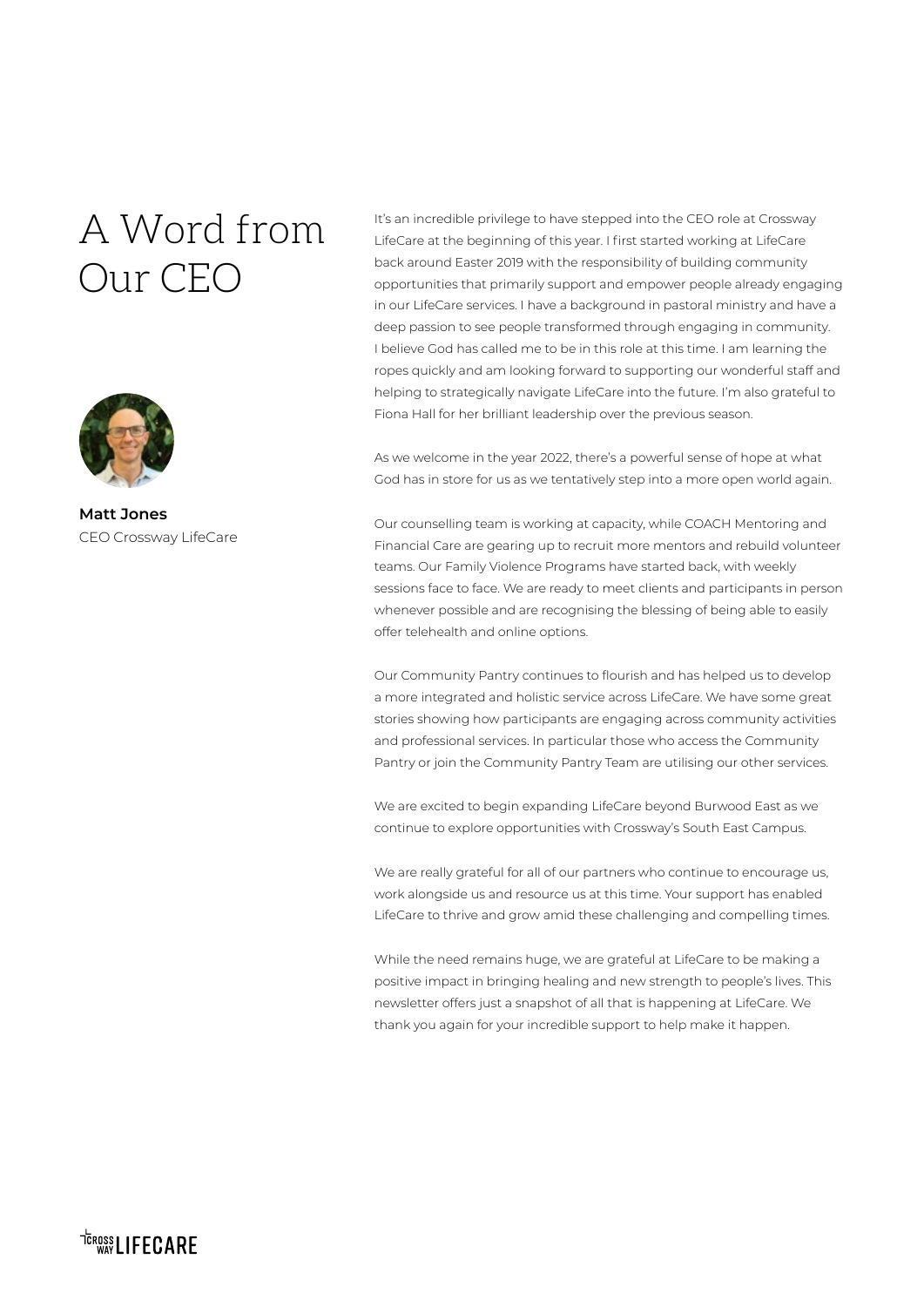# The End of a Season

We would like to share our gratitude and appreciation for our beloved friend and colleague Lal Joshua, who will shortly be concluding his time at Crossway LifeCare. He plans to retire from full time work.

Over the last 7 years Lal has worked in the COACH mentoring team at LifeCare in Burwood East. For many of those years he has been leading that team. Lal has given himself wholeheartedly to this work and his contribution will continue to be plain to see long after he has left us. Thanks so much Lal!

We have learnt a lot from Lal and his leadership. Lal's engineering background skilled him with excellent project managing skills. He has sharpened our COACH team's organisation, so that it works as a well-oiled machine. This has always been beautifully balanced by Lal's philosophy that work should always be fun. The lightness and good humour Lal has brought to his team and to the broader culture at LifeCare has helped to make it a vibrant work place and has helped to carry us through the more



difficult times. Also, most importantly, Lal's deep and careful commitment to supporting COACH participants has set a high standard for us all. Lal's wisdom, compassion and quality of care for people doing it tough, often in complex situations, has been a delight to witness and learn from.

We trust and pray that God will bless him and his wife and family as Lal moves into this new season in his life.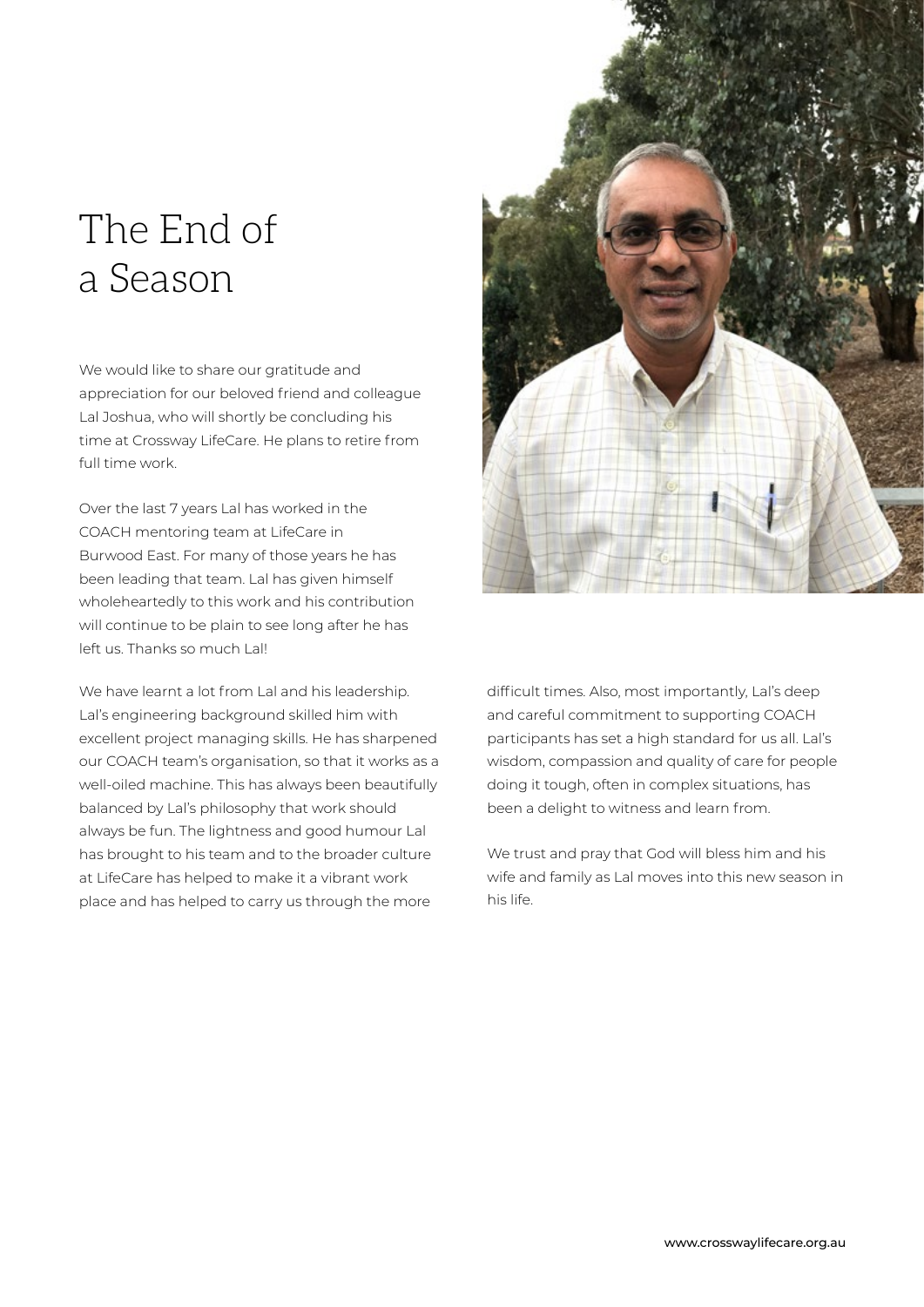

# A Financial COACH Success Story

Financial Care

When Linda first started with Financial COACH she had difficulty managing her budget. She spent all her income from Centrelink each week and did not have any savings. She could not control her buying behaviour and would buy things she didn't need or even use.

With the help of her mentor, Linda has learned to distinguish between needs and wants and to think carefully before spending money on discretionary items. On many occasions, Linda will choose not to buy something which is not a necessity, which has helped her gain control of her finances.

After doing a budget with her mentor, Linda identified that she could reduce her spending on groceries and her mentor helped her explore some practical steps she could take. Linda realised she was buying extra or more expensive items because of they way they were presented in the supermarket. She decided to set herself a budget each week and now shops online, which helps her stay more disciplined in the items she selects and allows her to stay within her budget.

The changes Linda has made to her spending habits have allowed her to save some money to handle unexpected bills and to be able to buy Christmas presents for her children.

Linda said, "I have opened up a flexi-saver account and have saved \$280. It is in an account I don't touch. Thanks to your guidance and support, it has given me the confidence to make better choices with how and what I do with my money. I can't thank you enough for your time, patience and non-judgemental approach. I am finally at a stage in my life where I am comfortable with making better decisions with using my weekly budget and spending some time each week on the necessities and thinking twice on the wants (ie shopping). I highly recommend anyone that is in a position that I once was to seek the assistance of the Financial COACH program at LifeCare. It is life changing. Now I can focus on other things in my life."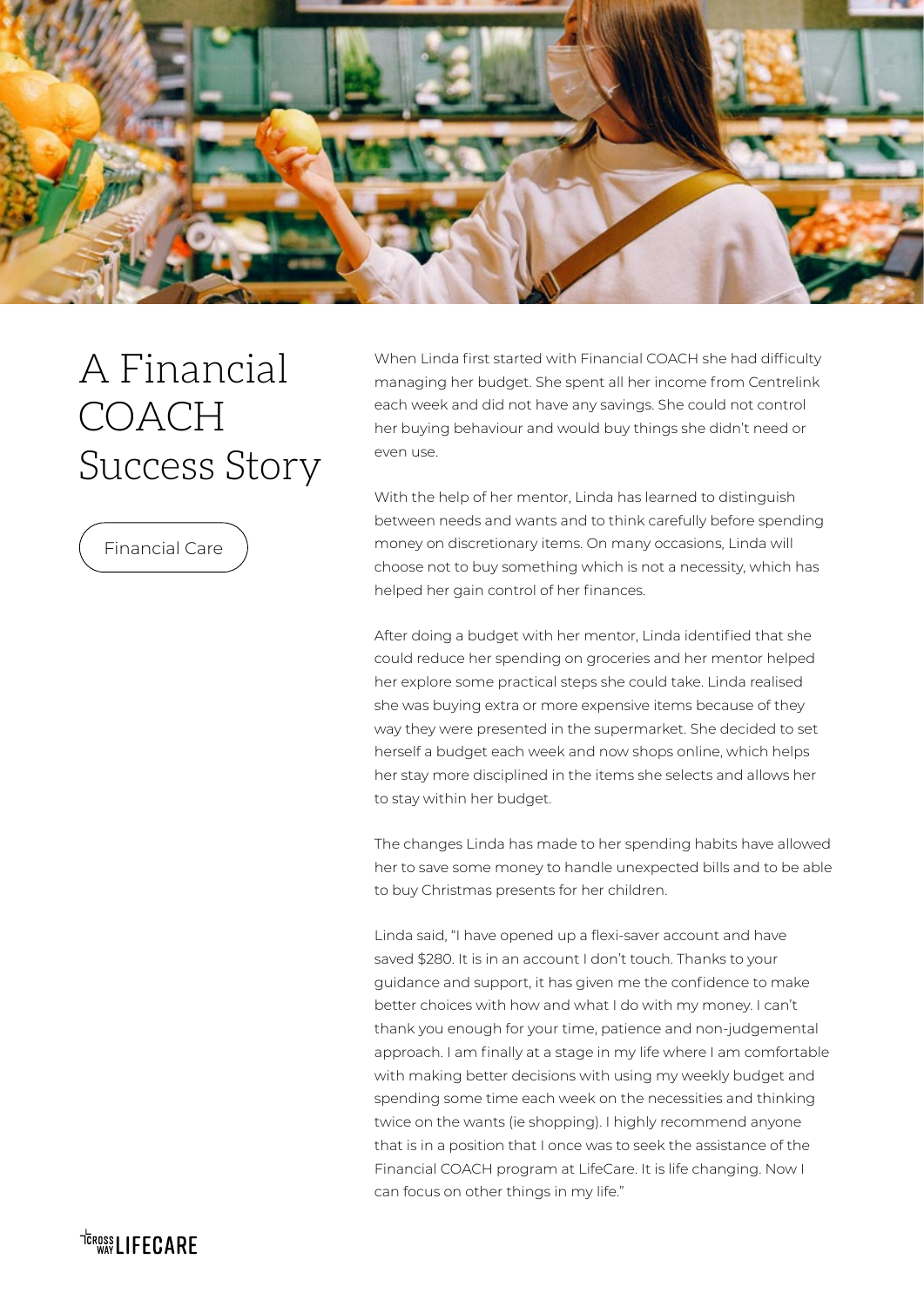

# Building Community Through Food Relief

Community Pantry

In 2020, the LifeCare Community Pantry responded to the covid pandemic by delivering 2,200 food hampers to people's homes. With extended lockdowns, industry-wide shutdowns and movement restrictions, delivering food hampers was an appropriate response, even if it was more of a hand-out rather than a hand-up.

With increased freedoms in 2021, we changed our approach to providing food relief through the LifeCare pantry. We wound back the delivery of food hampers and asked participants to come in to the pantry to pick up food hampers in person. We created space for people to sit and have a coffee and a chat whilst their hamper is being prepared, allowing us to connect with people on a deeper level. As we hear their stories, we are able to provide a friendly listening ear, and referrals to LifeCare and other services when more professional help is required.

One of the highlights of the new approach to the pantry is that the majority of the team running the pantry are participants in various LifeCare services. It has been great to see the team growing closer to each other, getting to know other participants, growing in confidence, and providing support to each other during the week as well. We're looking forward to seeing the pantry continue to grow as a community in 2022, not just as a place to get food.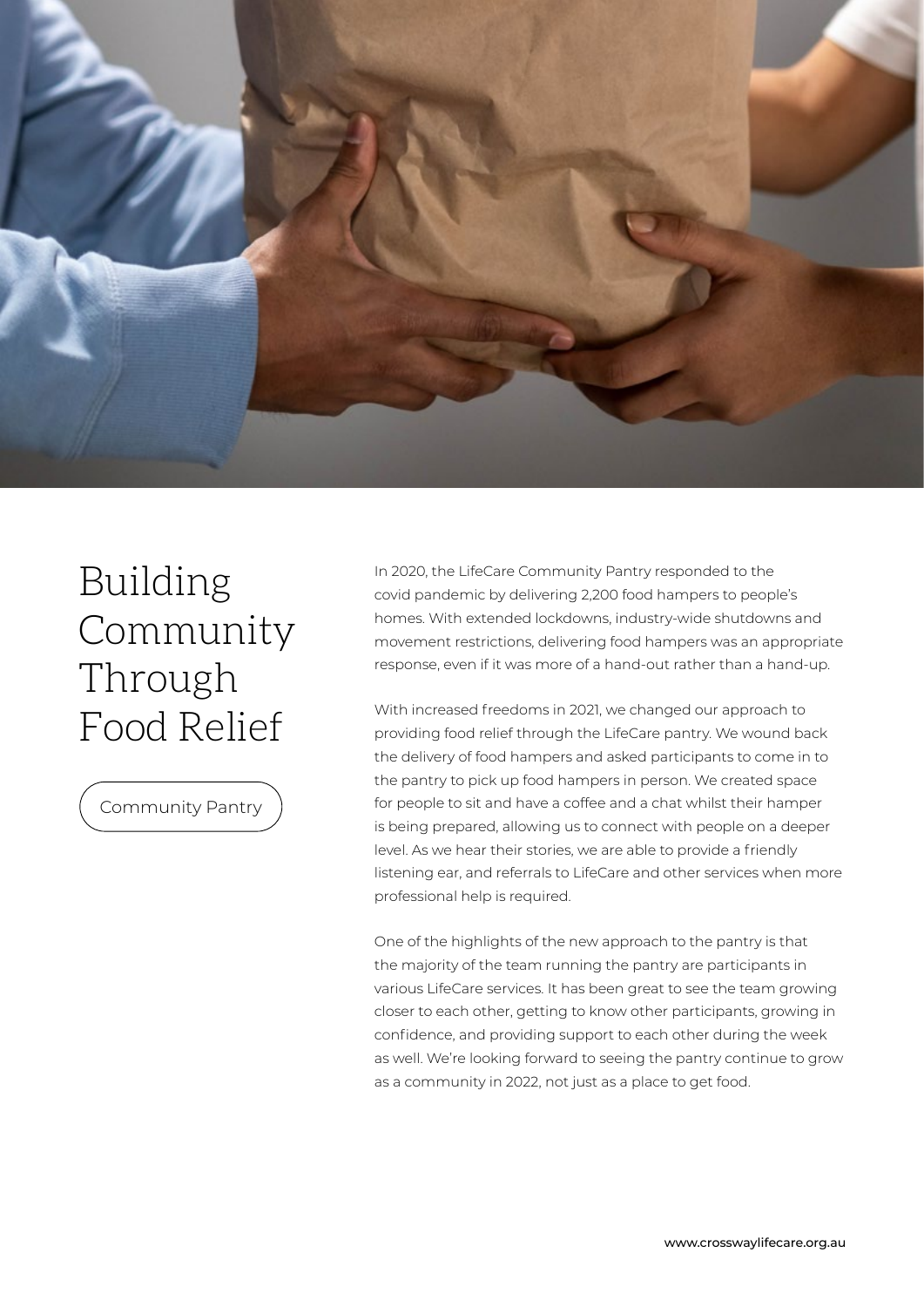

# Anita's Story

Anita was born overseas and came to Australia to further her education and pursue a career. However, in 2020 when the COVID-19 pandemic led to severe lockdowns across Victoria, she found herself struggling to make ends meet. During this time, someone told her about a website where she could access support, and through this she came across Crossway LifeCare.

Struggling financially, Anita contacted LifeCare to request a grocery hamper. Along with the much-needed food items came a brochure describing all the services that LifeCare has to offer. It was the beginning of a beautiful relationship.

Anita saw that LifeCare provided Financial COACH and signed up for it. She was matched with a Financial Mentor who helped her with budgeting and started to link her in with other essential supports. Anita also found out that she could access the pantry more than once and received essential food items over several weeks. She was linked in with the Alpha course at Crossway Church which she shared helped her further her spiritual journey.

Anita recently said that going through the pandemic alone wasn't easy. She missed her family who were overseas, didn't have a job, and most days didn't have food or the money to care for her medical expenses. Anita reported that Crossway LifeCare was an essential support during this season.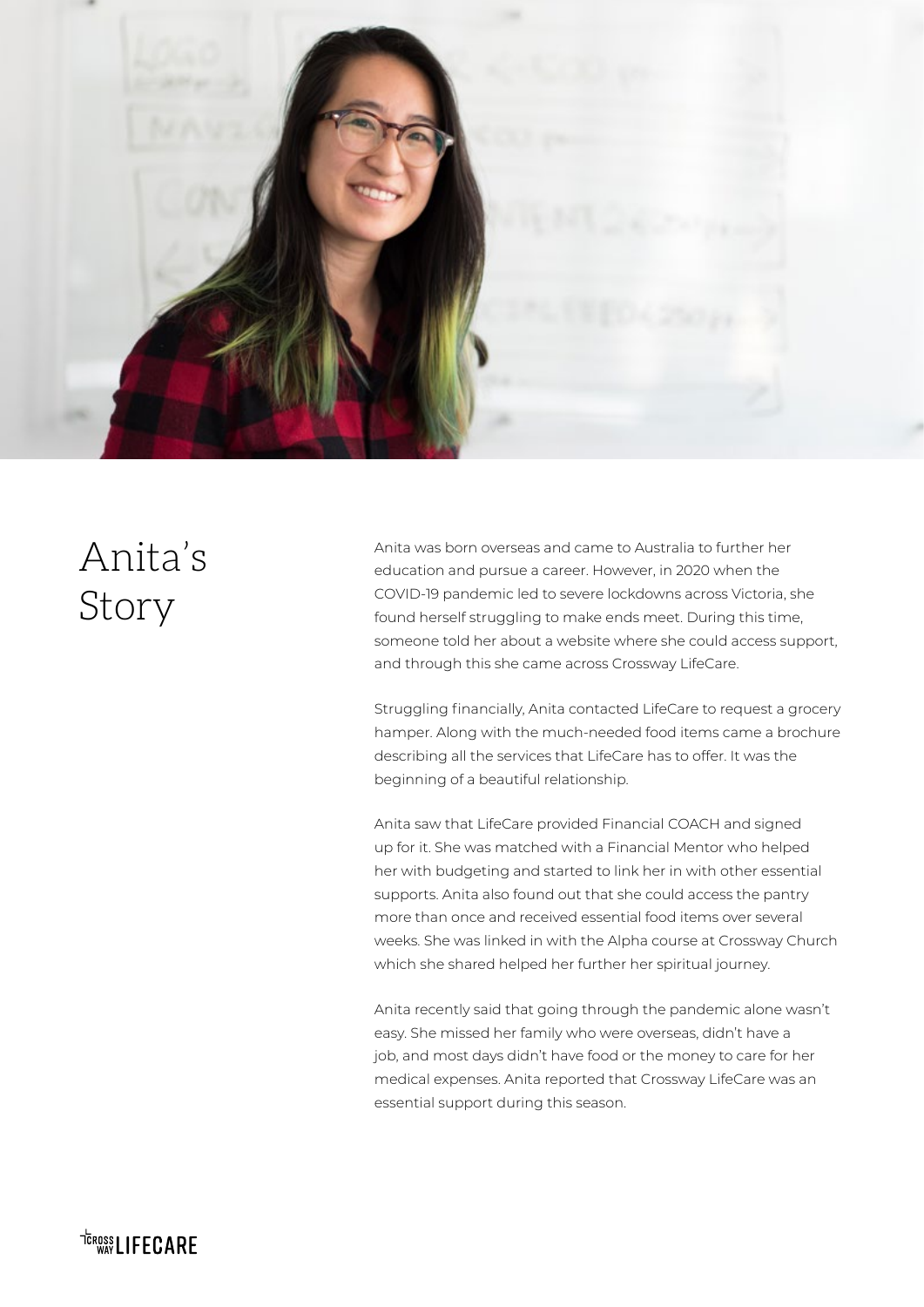After a short while, Anita started to volunteer at the food pantry regularly as a way of giving back. Anita said that this changed her life by providing a reason to get out of the isolating lockdowns, providing purpose as she gave back to the community, and providing connection as she made great friends with other team members.

Around this time, Anita was also experiencing family violence, perpetrated by her live-in partner. She shared that the pantry unknowingly became her safe haven. "Once a week for two hours, I felt safe," she said. After being involved in the pantry team for a little while, Anita felt safe to confide in one of the other team members that she was experiencing family violence. That team member was able to link her in with the team leader of Family Violence Programs at LifeCare, who began to journey with her through her experience of family violence. The Family Violence team supported Anita to reach out for important support and to eventually escape the family violence situation.

During this time, Anita received wrap-around support from Crossway LifeCare. The Community Engagement team assisted with retrieving and storing her belongings when she escaped. Someone that she had connected with through volunteering at the Food Pantry offered a safe place to stay in the short-term. Anita was linked in with a Counselor through LifeCare who provided therapeutic support, while the Family Violence team continued to check in around her practical needs.

Once Anita had a safe place to live and had started to recover from the impact of family violence, LifeCare linked her in with an external program

that supports women to find employment. After participating in this program for several months, she was able to secure full-time employment and move into safe, long-term housing.

Anita also joined Courage to Heal, a 12-month group therapy program for victim-survivors of family violence run by Crossway LifeCare. Through this group, she connected with other women who have experienced family violence and will continue to journey with them over the coming months.

Supporting Anita over the last two years has been an honour. We have seen her overcome many challenges during this time and she has grown immeasurably in confidence. Anita recently shared some reflections on her time at LifeCare:

"I thought I was alone in a foreign land, and for the most part, I was. But my life changed the moment I got acquainted with Crossway LifeCare. It helped me feel safe again. I have a community of people who are there to support and encourage. I don't feel as alone. The support I have reached from LifeCare has made me feel better. Even my family, who is overseas, also is at peace knowing that I have such beautiful people in my life.

I am very hopeful about the future, but I am not putting too much pressure on myself. I am taking life one day at a time, and I really feel happy about it. All in all, my experience at Crossway LifeCare was one I will cherish all my life."

Anita's story is just one example of how Crossway LifeCare's services work together to provide people with holistic, collaborative support. We are passionate about ensuring people in tough places receive tangible support so that they can overcome their challenges and flourish.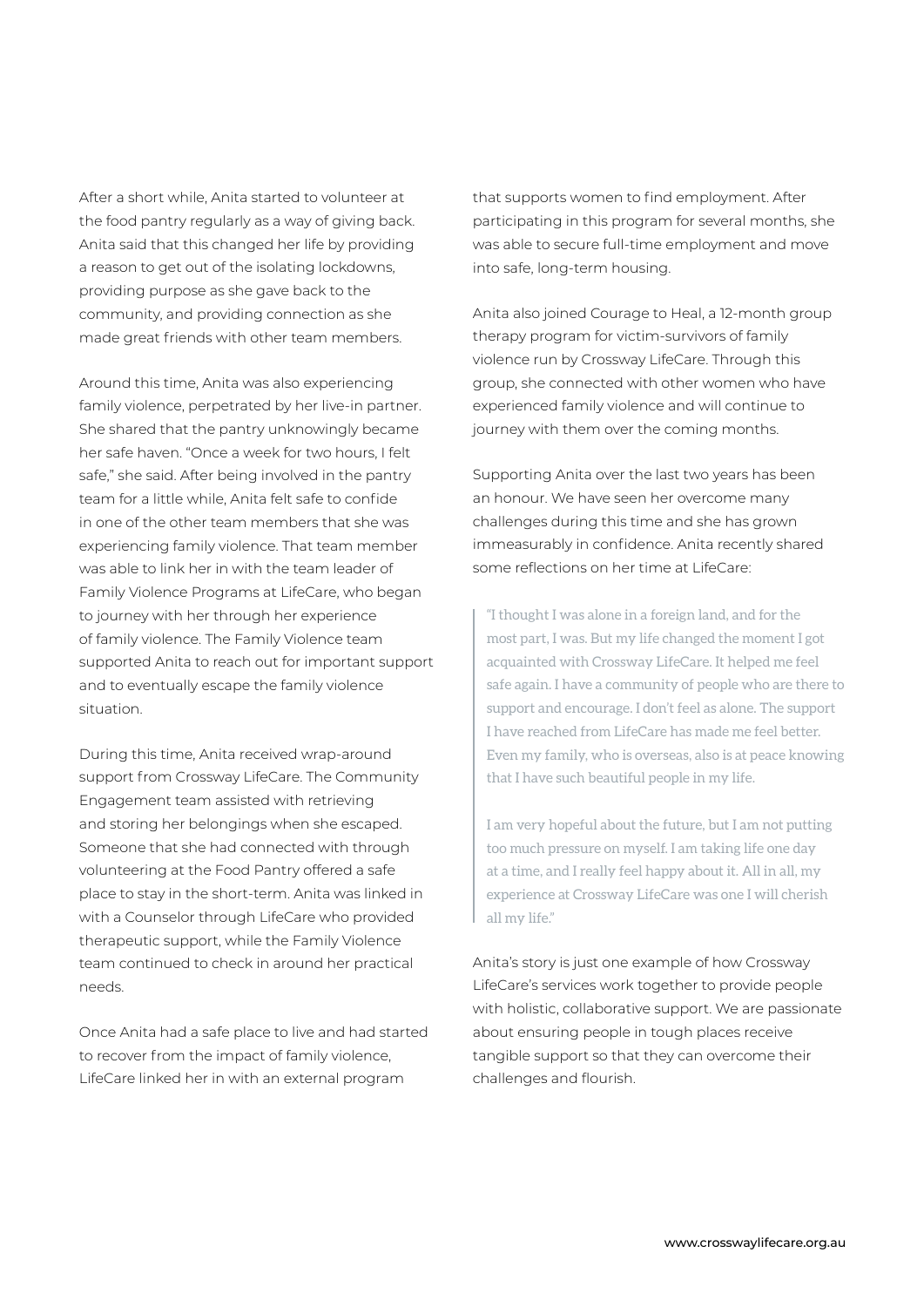# A Friend of Crossway LifeCare Offers Her Help

In 2020, Sarah, with some help from her mum, made over 500 cards to put into LifeCare food parcels to encourage people. After a bit of a break, she decided to break her own record, and is now on her way to making 600 new cards. The feedback we received in 2020 was so positive, telling of how the messages in the cards touched people, made them smile, and encouraged them. We thank Sarah and her mum for their thoughtfulness and generosity, which will surely touch many more people 2022.



## Counselling

#### **Hope • Healing • Care**

#### Counselling

Our counselling department has been using Survey Monkey to obtain feedback from our clients regarding their overall experience at LifeCare, and more specifically, how helpful they were finding their therapy. While the responses have made us aware of areas for improvement, they have also provided a lot of encouragement to our team. Here are some of the encouraging comments we have received.

"My fiancé and I participated in the LifeCare premarital counselling, and we learned so much. We are so appreciative of our counsellor. The time and attention she provided for us individually and as a couple provided us with a wider lens before entering into marriage and an understanding of how we should love each other more as we enter marriage. We would definitely recommend LifeCare to our friends as it was a great decision for us to join the premarital counselling."

"My counsellor is amazing. I have seen a number of counsellors over the years and I have finally found someone with a deep faith and excellent training and professionalism. I have been given tools to face life's challenges in a practical way and I feel very empowered." "I am very happy with the services extended to me thus far as they have helped me regain my confidence, knowing there's a way out after years of negativity. Sincere thanks to my counsellor and the whole team at LifeCare."

"The staff at LifeCare are very compassionate, caring and encouraging. In counselling I get practical goals to work on at home. I don't think I would have coped as well as I have during the lockdown without this safety net."

"Thank you, LifeCare Team, for helping me navigate through the most difficult and emotional situation I've ever had to face."

#### <sup>TEROSS</sup> LIFECARE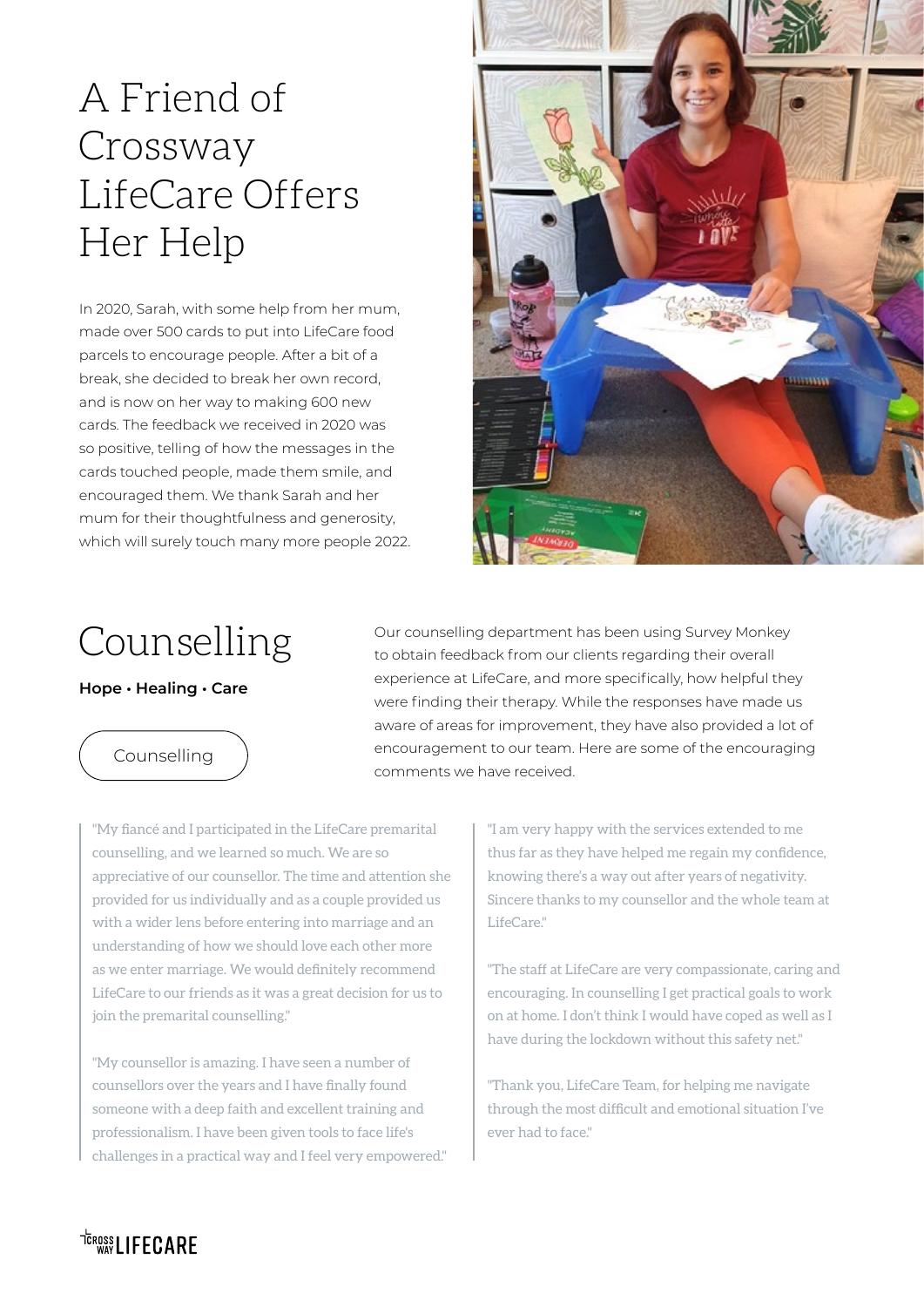

### LifeCare Community Mentoring - Chinese COACH

**LifeCare Community Mentoring is about 'Creating Opportunities And Casting Hope' through one-to-one mentoring for children, young people, and families.**

#### Mentoring

Kathy is a young adult from China who was suffering from depression. She struggled to manage her emotions and express her feelings, which lead to constant conflict with other people and relationship breakdown. She was matched a Chinese mentor with whom she could comfortably share her life matters. Through discussions with her mentor, Kathy learned to see her issues from other perspectives. She discovered her own strength to handle challenging situations she encountered, and she learned how to express her thoughts and feelings to people around her. She made fantastic progress in reaching the goals that were set at the time she joined the program, enabling her to graduate earlier than expected. She was recently promoted at work because of her improved work performance and communication with her colleagues. Kathy has now filled her life with positivity, she has a clear goal of what she wants to achieve in life and most importantly, she has rebuilt her relationships with family and friends.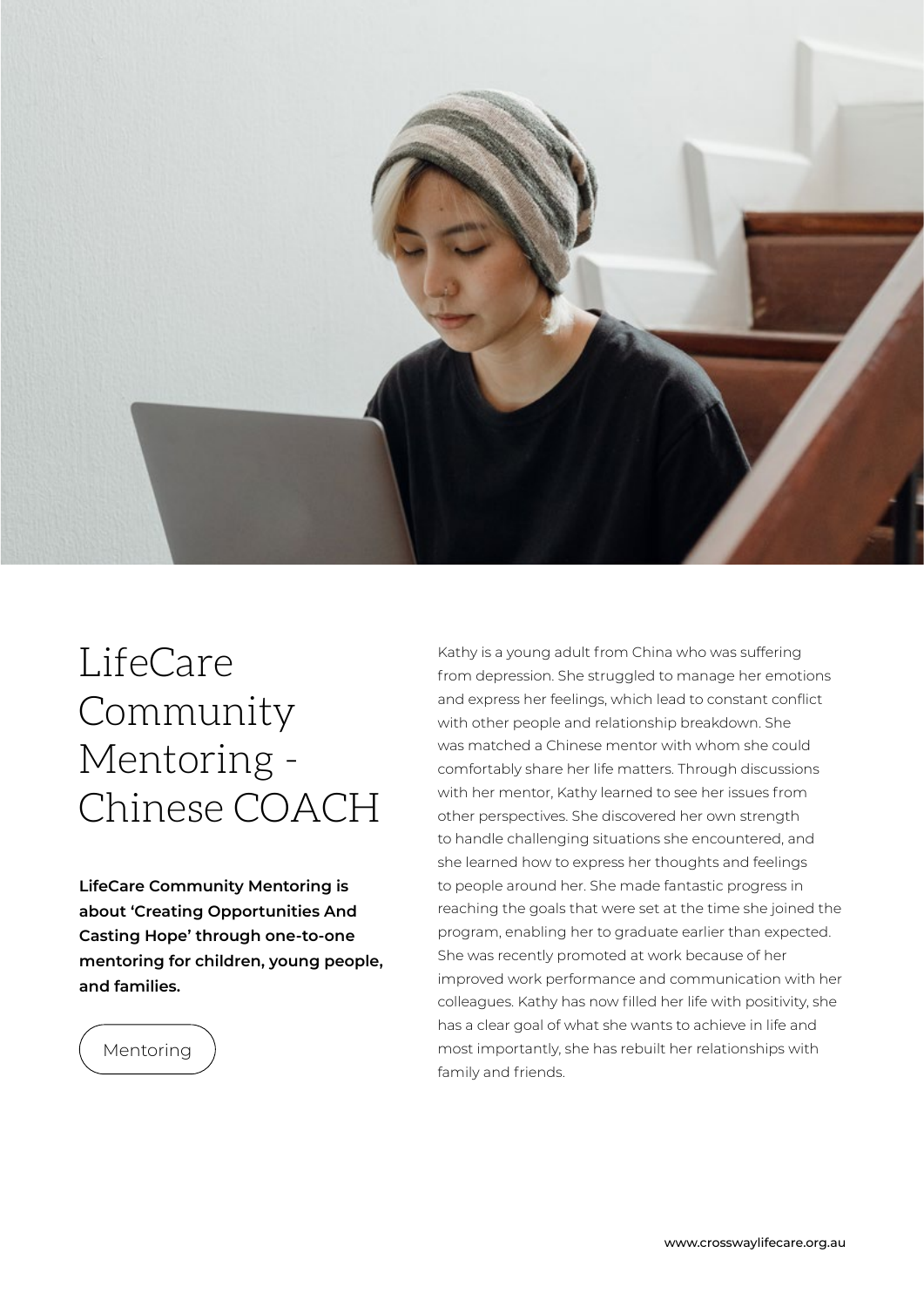

## Fundraising for Crossway LifeCare



#### **Melbourne Marathon 2022**

If you can walk 3km, you can join Team LifeCare as we fundraise through this fun family day that's open to people of all ages and fitness levels! Sign up as a family or as a community group and raise vital funds to help people in tough places flourish.

The event date is to be announced soon, it is expected to be Sunday 2nd October.

You could get started with your fundraising by going to: www.justgiving.com/campaign/MelbourneMarathon2022

#### **Be an Everyday Hero**

Using the fundraising platform Justgiving, you could do whatever you are passionate about to raise vital funds for Crossway LifeCare.

Simply register at www.justgiving.com/campaign/ CrosswayLifeCare and then email us so that we are aware of what you are doing. Please email justin.tye@crossway.org.au.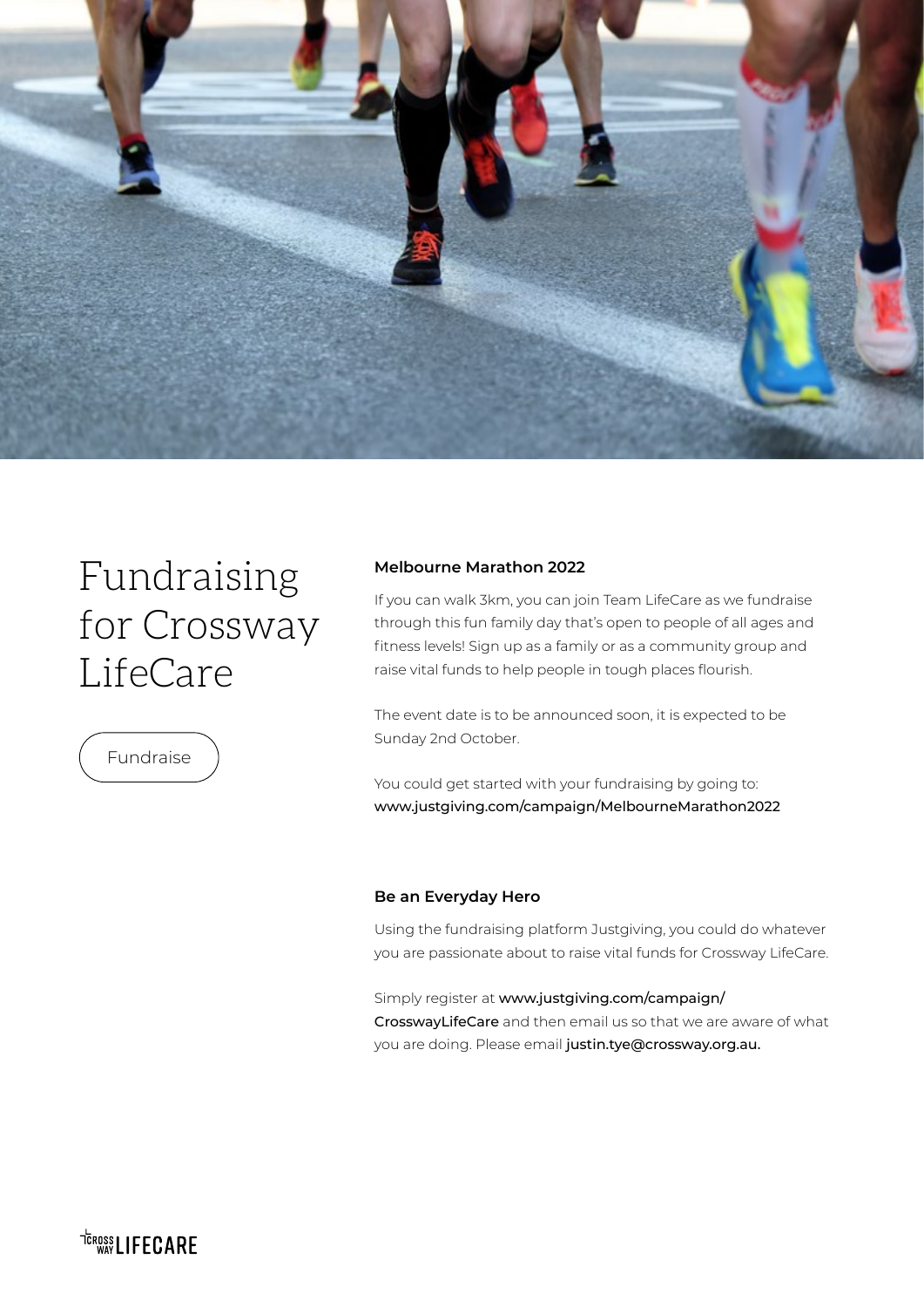## Upcoming Opportunities

#### **COACH Mentor Training - 19th March**

A COACH mentor is a friend with purpose, offering practical help and mentoring towards life goals. Mentors are trained and then matched with a participant to walk alongside and help them identify two or three life goals they want to work towards, such as education, employment, parenting, increase in community connection, and improved physical and emotional wellbeing. Mentors commit to meet and support their participant for an hour a week over a one-year period. Our COACH Community Mentoring program supports three distinct groups of people: Families (both English and Chinese speaking), young people, and children.

This is a great way to serve in local community by spending an hour a week empowering a person who is doing it tough. There is a need for female mentors to work with females doing it tough, and for mentors to work with a child during primary school hours, or a teenager in the local community to empower them to achieve goals and bless them in a time of hardship.

For more information, please email coach@crosswaylifecare.org.au with your contact details.

#### **Community pantry**

We need extra help collecting food donations from various organisations and delivering them to be used in the LifeCare pantry. Pickup times and quantities vary with each organisation, but if you would like to help provide food for the pantry and have a large car or the ability to tow a trailer, please contact Matt Farmilo at matt.farmilo@crosswaylifecare.org.au or 9886 3899.